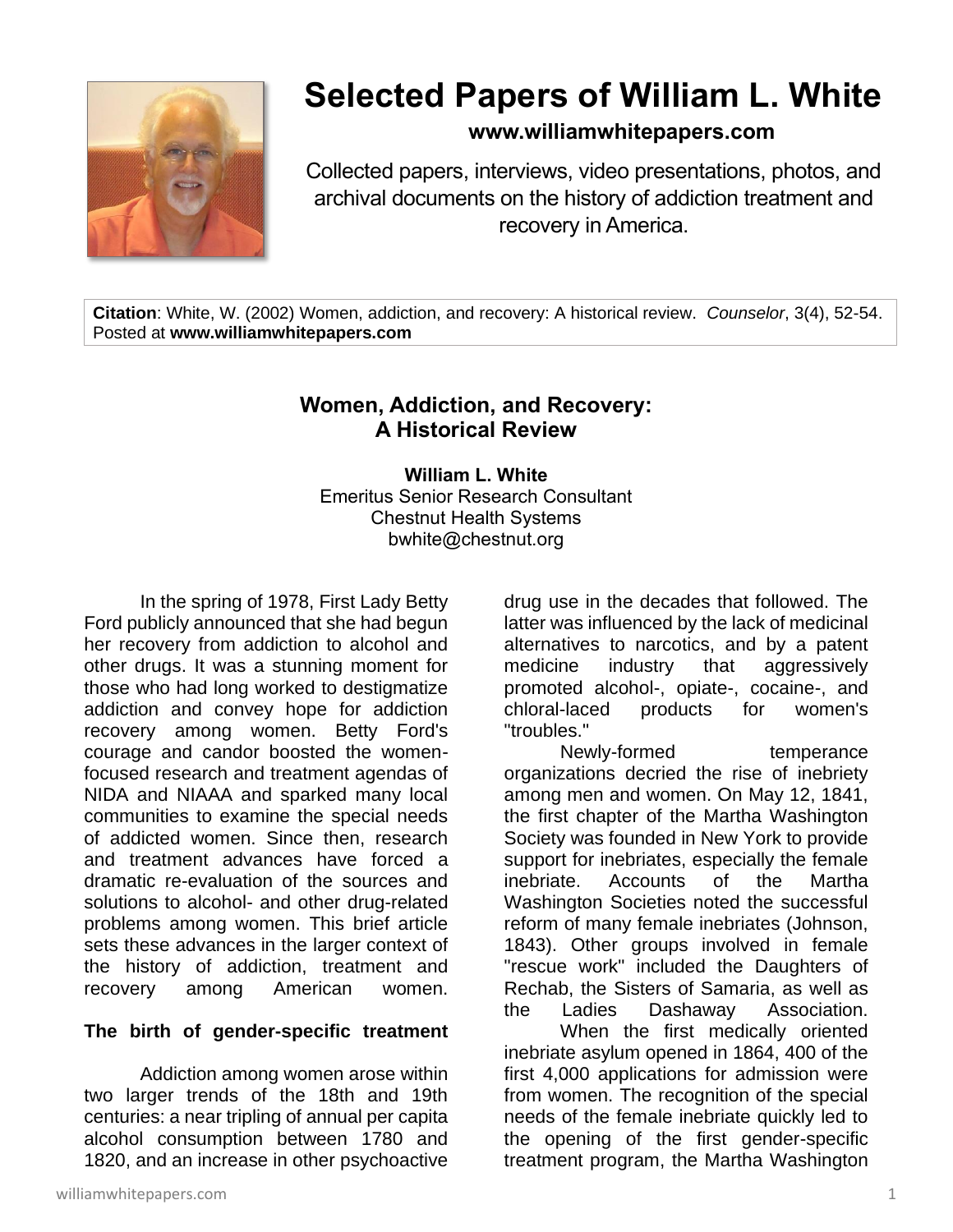Home in Chicago (1869). Other specialized women's programs followed, including the Temple Home (1876), the New England Home for Intemperate Women (1879), and St. Savior's Sanitarium (early 1890s) (White, 1998).

By dramatizing her moral degradation, the same temperance movement that reached out to the inebriate woman also increased the stigma attached to female addiction. It was this stigma that drove female addiction and its treatment underground. A woman seeking discrete treatment at the Keeley Institute in Dwight, Illinois, in the 1890s was often admitted under a false name with even her physicians unaware of her true identity. While the "Keeley Men" strolled the city streets and proudly posed for pictures of their triumph over "King Alcohol," women were sequestered in the "Ladies Home," isolated from male patients and exposure to local citizens, where they never appeared in Keeley **photographs**.

williamwhitepapers.com 2 Nineteenth century addiction texts and the Journal of Inebriety sustained lively debates about the sources and solutions to female inebriety. Particularly striking in this literature, by their omission, are the voices of addicted and recovering women. In fact, the only biographical work of an addicted woman in the 19th century, Confessions of a Female Inebriate (1842), was penned by a man – Issac Shepherd. The lone voices of women in the addictions literature of the 19th century were those working as professional helpers, two of whom deserve special mention. In 1888, Dr. Lucy Hall, Physician in Charge of the Reformatory Prison in Sherburne, Massachusetts, profiled 204 addicted, incarcerated women. Most began drinking as teenagers, usually drank with other young women, and progressed from alcohol-laced tonics to beer and spirits. More than onethird of the women had been battered by their husbands. A decade later, Dr. Agnes Sparks (1897, 1898) published a series of articles on the treatment of addicted women. She suggested that women had less genetic risk of inebriety, greater risk alcohol-related

physical pathology, but a better prognosis for long-term recovery than did men when their special needs were addressed.

### **The collapse and rebirth of women's treatment (1900-1970)**

Specialized treatment for women disappeared alongside the larger collapse of recovery support groups and treatment programs in the early 20th century. Ironically, the event that contributed most to the collapse of treatment resources, the advent of Prohibition, also changed women's drinking patterns. Women, who would never have entered the saloon, began entering the new nightclubs, cabarets, and speakeasies in great numbers and with great frequency. During this same period, opiate addiction among women declined under the influence of new drug control laws and improved physician training.

While the first voices of addicted women appeared in American literature between 1930 and 1940 (O.W., 1930; Wilson, 1940), most addicted women in the early 20th century lived and died in a shroud of silence. This began to change as the first women entered Alcoholics Anonymous in the 1930s and 1940s. The struggles of these first women in the "fellowship" of A.A. were poignantly detailed in *Grapevine* articles (Women, 1945, 1946). Women's groups began in A.A. in the early 1940s, and surveys of A.A. membership reflected a steady increase in female members from 15 percent in 1951, 22 percent in 1966, and on toward its current level of 34 percent.

Several heroic women helped shape the history of alcoholism treatment during the 1940s and 1950s. Marty Mann, the first woman to achieve prolonged sobriety within A.A., founded the National Committee for Education on Alcoholism in 1944. The repeated public testimony of her recovery from alcoholism brought innumerable women into recovery. Another such courageous disclosure was that of actress Lillian Roth, who announced her treatment for alcoholism in 1946 and detailed her recovery in *I'll Cry Tomorrow* (1954).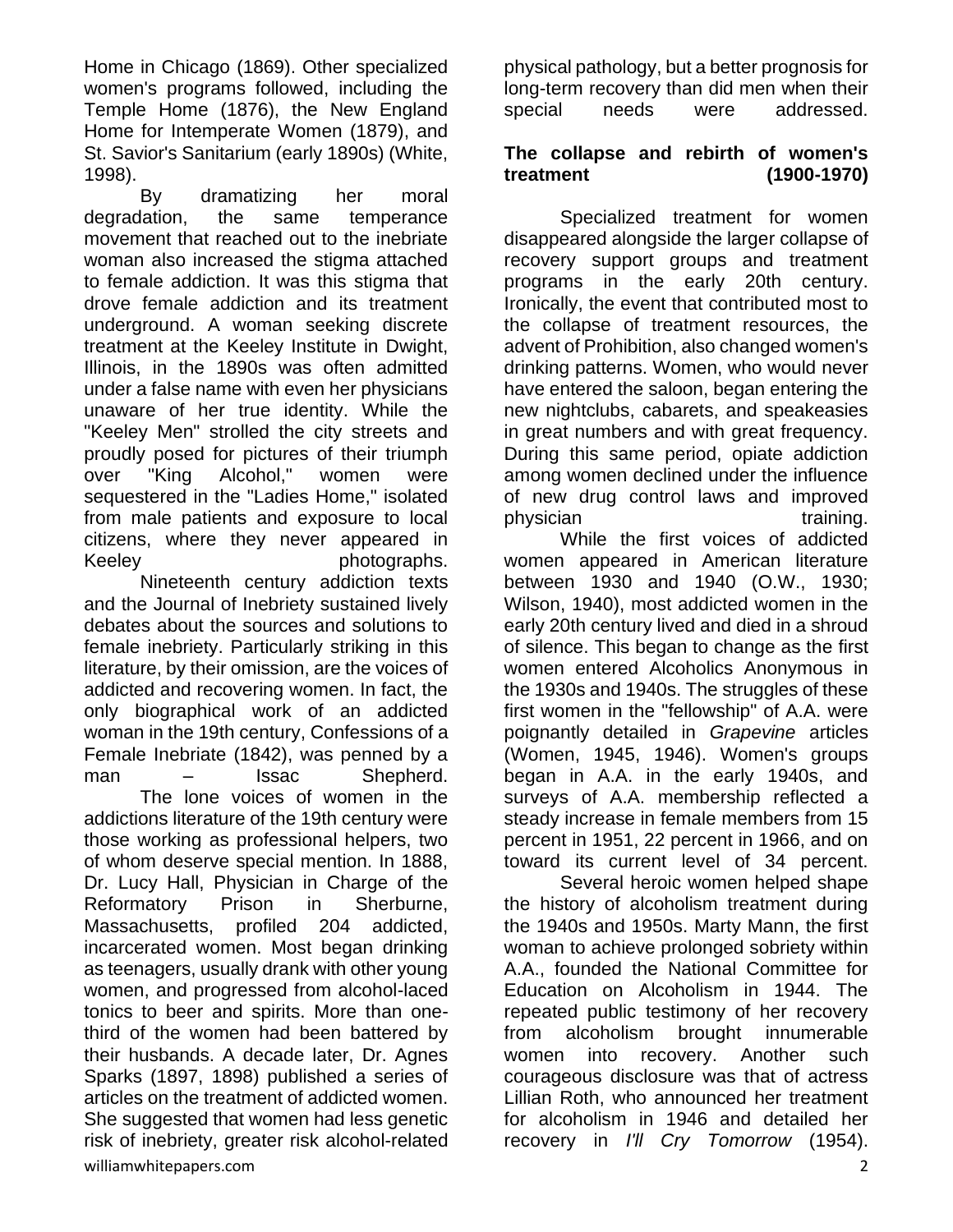There were the women who began working in the front lines of alcoholism treatment during the 1940s and 1950s, physicians like Dr. Ruth Fox and Dr. Vernelle Fox, who pioneered new approaches to the treatment of alcoholism and helped organize what would later become the American Society of Addiction Medicine. There were nurses like Theresa ("Teddy") Rowan whose own recovery inspired her to work as a nurse on the alcoholism ward at Knickerbocker Hospital in New York City. There were local recovery advocates like Katherine Pike, Mary Ross, and Elizabeth Whitney, who organized local alcoholism councils. And there were administrators like Phyllis Snyder of the Chicago Alcoholism Treatment Center and Geraldine Delaney of Alina Lodge in New Jersey (Pioneers, 1979). All used their leadership positions to advocate for the special needs of addicted women.

Such advocacy was important as the addicted woman was being publicly portrayed in lurid images and language. Literature from the 1940s and 1950s featured lurid titles (*Tormented Women: A Frank Revealing Study of Women Degraded by Alcohol*) and subtitles like "Drink turned her into a sex-crazed animal!" Even magazine coverage of A.A. reflected such titles as, "A.A.: No Booze but Plenty of Babes." Similar caricatures were created out of women addicted to narcotics and other drugs in the literature of the late 1950s and 1960s (e.g., Dope Dolls, I Made My Bed).

Such was the cultural climate in which new specialized resources for women were developed in the 1950s and 1960s, programs like Friendly House in Los Angeles (early 1950s), Hazelden's Dia Linn in Minnesota (1956), the House of Hope Women's Residence in Utah (1956), and the Women's Center in Oregon (c.1958). Momentum was building for the rebirth of community-based treatment, and a rebirth of gender-specific treatment. In 1969, Senator Harold Hughes led hearings before his Subcommittee on Alcohol and Narcotics. Two recovering women played prominent roles in the

hearings, Marty Mann of the National Council on Alcoholism, and the Academy Award winning actress, Mercedes McCambridge, who publicly disclosed her recovery from alcoholism at the hearings. The legislation that grew out of these hearings marked the culmination of nearly two centuries of efforts to forge a community-based system of addiction treatment. Concerns about the special needs of women rose once again, and have sparked a new era of gender-based research and treatment.

### **Enduring themes**

Although we have explored only a few snippets of the history of addiction and recovery among American women, enduring themes abound. First, there is the targeting of women by the promotional machinery of licit and illicit drug industries. Second, there is the long history of stigma, and the resulting invisibility and voicelessness of addicted and recovering women. Third, there is the amazingly resilient assumption that women's lives can be changed within programs created by and for men. Finally, and most importantly, there are the women who have used their lives as instruments of service to other women, who have forged new metaphors and rituals of transformation, and who have served as the stateswomen in the larger arena of addiction treatment and recovery extended advocacy.

Everything we have studied in the addictions arena - etiologies, patterns, obstacles, engagement strategies, treatment techniques, and styles and structures of recovery reveal significant gender differences. We owe much to our modern pioneers, Jean Kirkpatrick, Marian Sandmaier, Edith Gomberg, Sharon Wilsnack, LeClaire Bissell, Sheila Blume, Linda Beckman, Charlotte Davis Kasl, and Stephanie Covington, to name just a few, who have tried to push these findings from the laboratory to the community. They have widened the doorways of recovery by helping create intervention and recovery models designed for women.